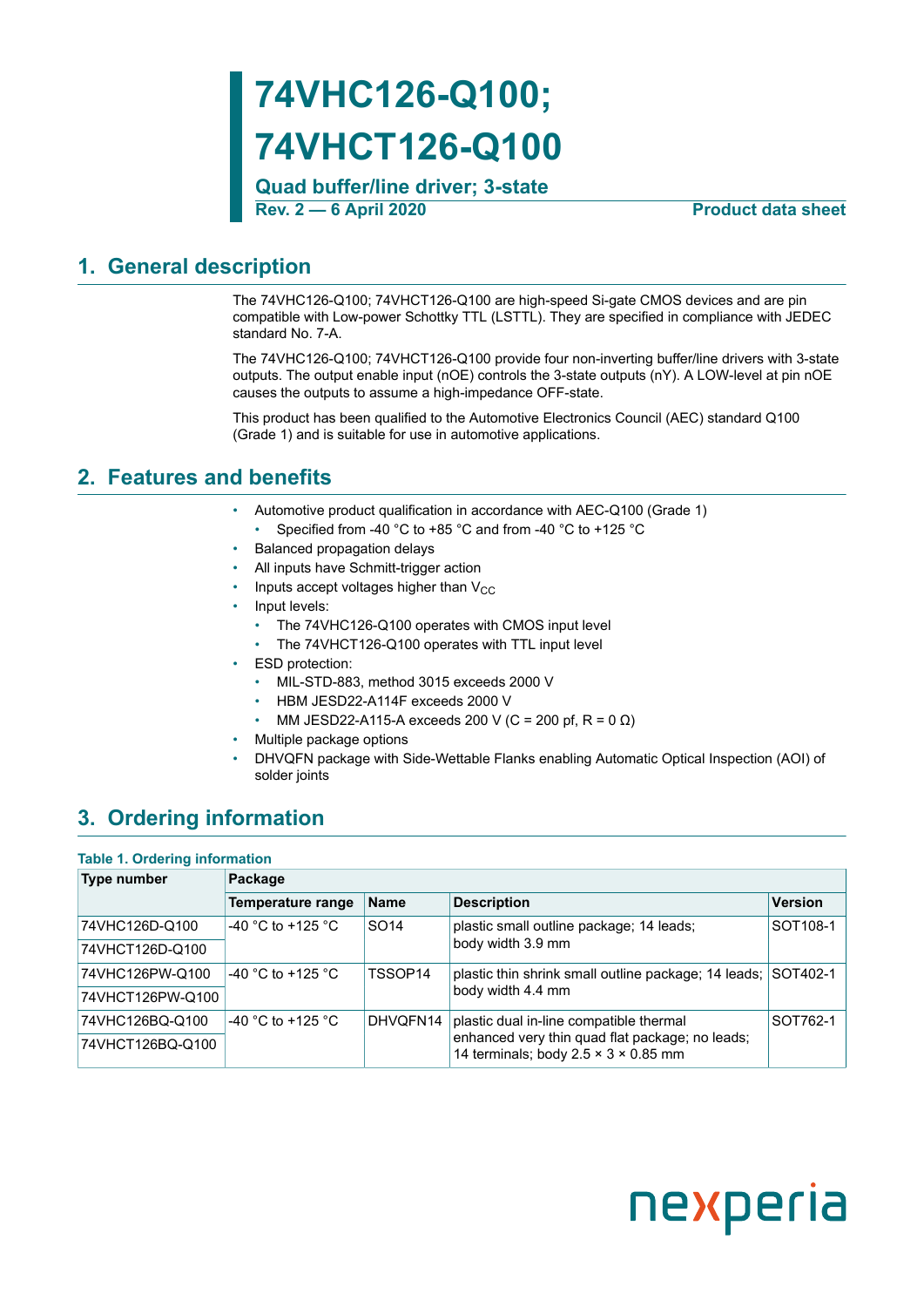## <span id="page-1-0"></span>**4. Functional diagram**



## <span id="page-1-1"></span>**5. Pinning information**



## <span id="page-1-2"></span>**5.1. Pinning**

## <span id="page-1-3"></span>**5.2. Pin description**

|  |  | <b>Table 2. Pin description</b> |
|--|--|---------------------------------|
|  |  |                                 |

| TADIC Z. FIII UCSUIDUUI |              |                                   |  |  |  |  |  |  |
|-------------------------|--------------|-----------------------------------|--|--|--|--|--|--|
| Symbol                  | <b>Pin</b>   | <b>Description</b>                |  |  |  |  |  |  |
| 10E, 20E, 30E, 40E      | 1, 4, 10, 13 | output enable input (active HIGH) |  |  |  |  |  |  |
| 1A, 2A, 3A, 4A          | 2, 5, 9, 12  | data input                        |  |  |  |  |  |  |
| 1Y, 2Y, 3Y, 4Y          | 3, 6, 8, 11  | data output                       |  |  |  |  |  |  |
| <b>GND</b>              |              | $q$ round (0 V)                   |  |  |  |  |  |  |
| $V_{\rm CC}$            | 14           | supply voltage                    |  |  |  |  |  |  |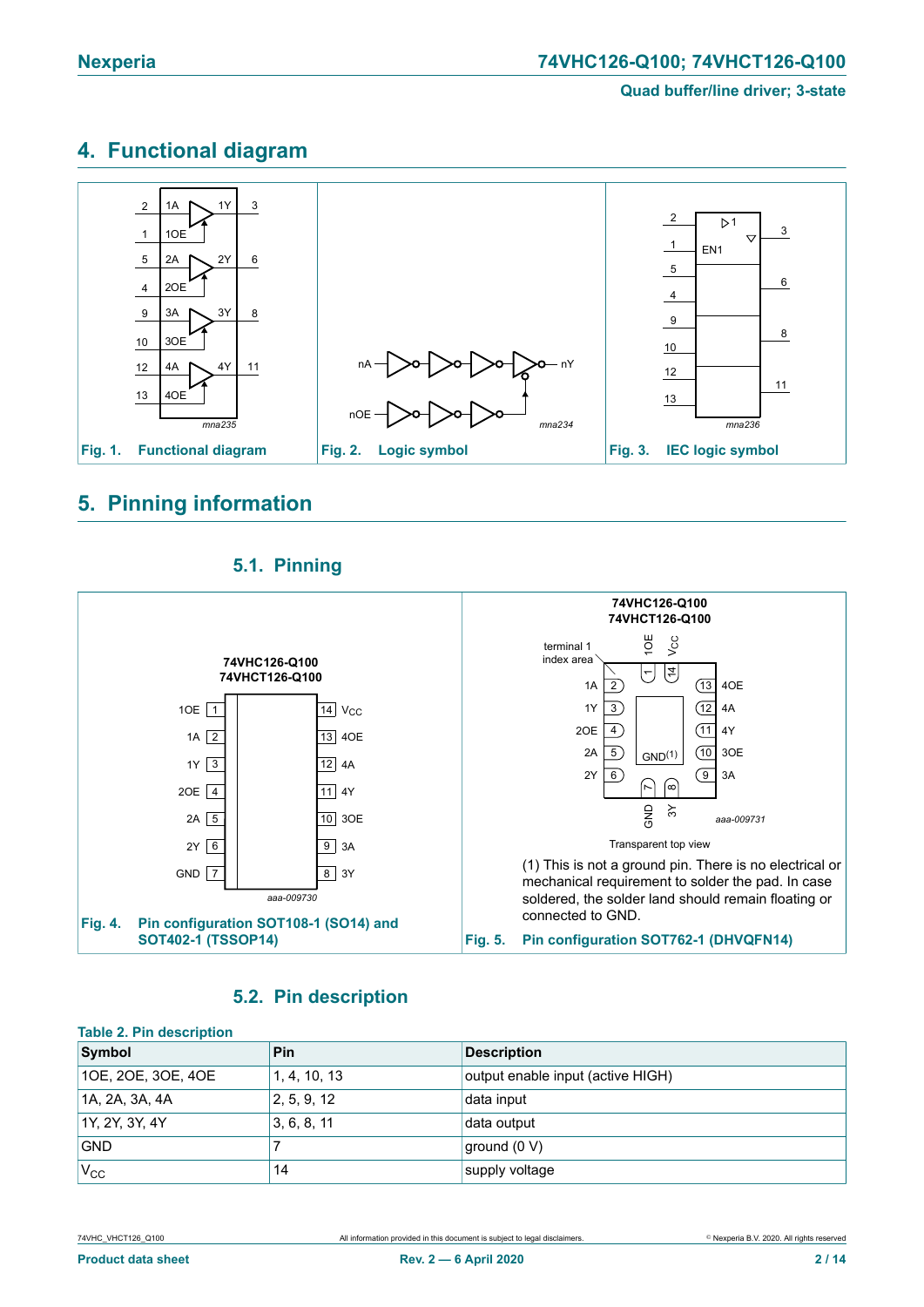## <span id="page-2-2"></span><span id="page-2-0"></span>**6. Functional description**

### **Table 3. Function table**

*H = HIGH voltage level; L = LOW voltage level; X = don't care; Z = high-impedance OFF-state.*

| Control | Input | Output |
|---------|-------|--------|
| nOE     | ∣nA   | nY     |
| ΙH      |       | -      |
| H       |       | Ħ      |
|         |       |        |

# <span id="page-2-3"></span>**7. Limiting values**

### <span id="page-2-1"></span>**Table 4. Limiting values**

In accordance with the Absolute Maximum Rating System (IEC 60134). Voltages are referenced to GND (ground = 0 V).

|                        | Symbol Parameter        | <b>Conditions</b>                                                      | <b>Min</b>               | <b>Max</b>               | <b>Unit</b>  |
|------------------------|-------------------------|------------------------------------------------------------------------|--------------------------|--------------------------|--------------|
| $V_{CC}$               | supply voltage          |                                                                        | $-0.5$                   | $+7.0$                   | V            |
| $ V_1 $                | input voltage           |                                                                        | $-0.5$                   | $+7.0$                   | $\vee$       |
| $I_{IK}$               | input clamping current  | $V_1$ < -0.5 V<br>$[1]$                                                | $-20$                    | $\overline{\phantom{a}}$ | mA           |
| $I_{OK}$               | output clamping current | $V_{\Omega}$ < -0.5 V or $V_{\Omega}$ > $V_{\text{CC}}$ + 0.5 V<br>[1] | $-20$                    | $+20$                    | mA           |
| I <sub>o</sub>         | output current          | $V_{\text{O}}$ = -0.5 V to (V <sub>CC</sub> + 0.5 V)                   | $-25$                    | $+25$                    | mA           |
| $I_{\rm CC}$           | supply current          |                                                                        | $\overline{\phantom{a}}$ | $+75$                    | mA           |
| <b>I<sub>GND</sub></b> | ground current          |                                                                        | $-75$                    | $\blacksquare$           | mA           |
| $T_{\text{stg}}$       | storage temperature     |                                                                        | $-65$                    | $+150$                   | $^{\circ}$ C |
| $P_{\text{tot}}$       | total power dissipation | $[2]$<br>$T_{amb}$ = -40 °C to +125 °C                                 | $\blacksquare$           | 500                      | mW           |

[1] The input and output voltage ratings may be exceeded if the input and output current ratings are observed.

[2] For SOT108-1 (SO14) package: Ptot derates linearly with 10.1 mW/K above 100 °C.

For SOT402-1 (TSSOP14) package: P<sub>tot</sub> derates linearly with 7.3 mW/K above 81 °C.

For SOT762-1 (DHVQFN14) package:  $P_{tot}$  derates linearly with 9.6 mW/K above 98 °C.

# <span id="page-2-4"></span>**8. Recommended operating conditions**

## **Table 5. Operating conditions**

|                | Symbol Parameter                    | <b>Conditions</b>         | 74VHC126-Q100            |                          |              | 74VHCT126-Q100 | <b>Unit</b>              |                          |             |
|----------------|-------------------------------------|---------------------------|--------------------------|--------------------------|--------------|----------------|--------------------------|--------------------------|-------------|
|                |                                     |                           | Min                      | <b>Typ</b>               | <b>Max</b>   | Min            | <b>Typ</b>               | <b>Max</b>               |             |
| $V_{\rm CC}$   | supply voltage                      |                           | 2.0                      | 5.0                      | 5.5          | 4.5            | 5.0                      | 5.5                      | ν           |
| V <sub>1</sub> | input voltage                       |                           | 0                        | $\overline{\phantom{a}}$ | 5.5          | $\Omega$       | $\blacksquare$           | 5.5                      | v           |
| $V_{\rm O}$    | output voltage                      |                           | 0                        | $\overline{\phantom{a}}$ | $V_{\rm CC}$ | 0              | $\overline{\phantom{a}}$ | $V_{\rm CC}$             | V           |
| $T_{amb}$      | ambient temperature                 |                           | $-40$                    | $+25$                    | $+125$       | $-40$          | $+25$                    | $+125$                   | $^{\circ}C$ |
| <b>Δt/ΔV</b>   | input transition rise and fall rate | $V_{CC}$ = 3.0 V to 3.6 V | $\overline{\phantom{a}}$ | $\overline{\phantom{a}}$ | 100          | $\blacksquare$ | $\overline{\phantom{a}}$ | $\overline{\phantom{a}}$ | ns/V        |
|                |                                     | $V_{CC}$ = 4.5 V to 5.5 V | $\overline{\phantom{a}}$ | $\blacksquare$           | 20           | $\blacksquare$ | $\blacksquare$           | 20                       | ns/V        |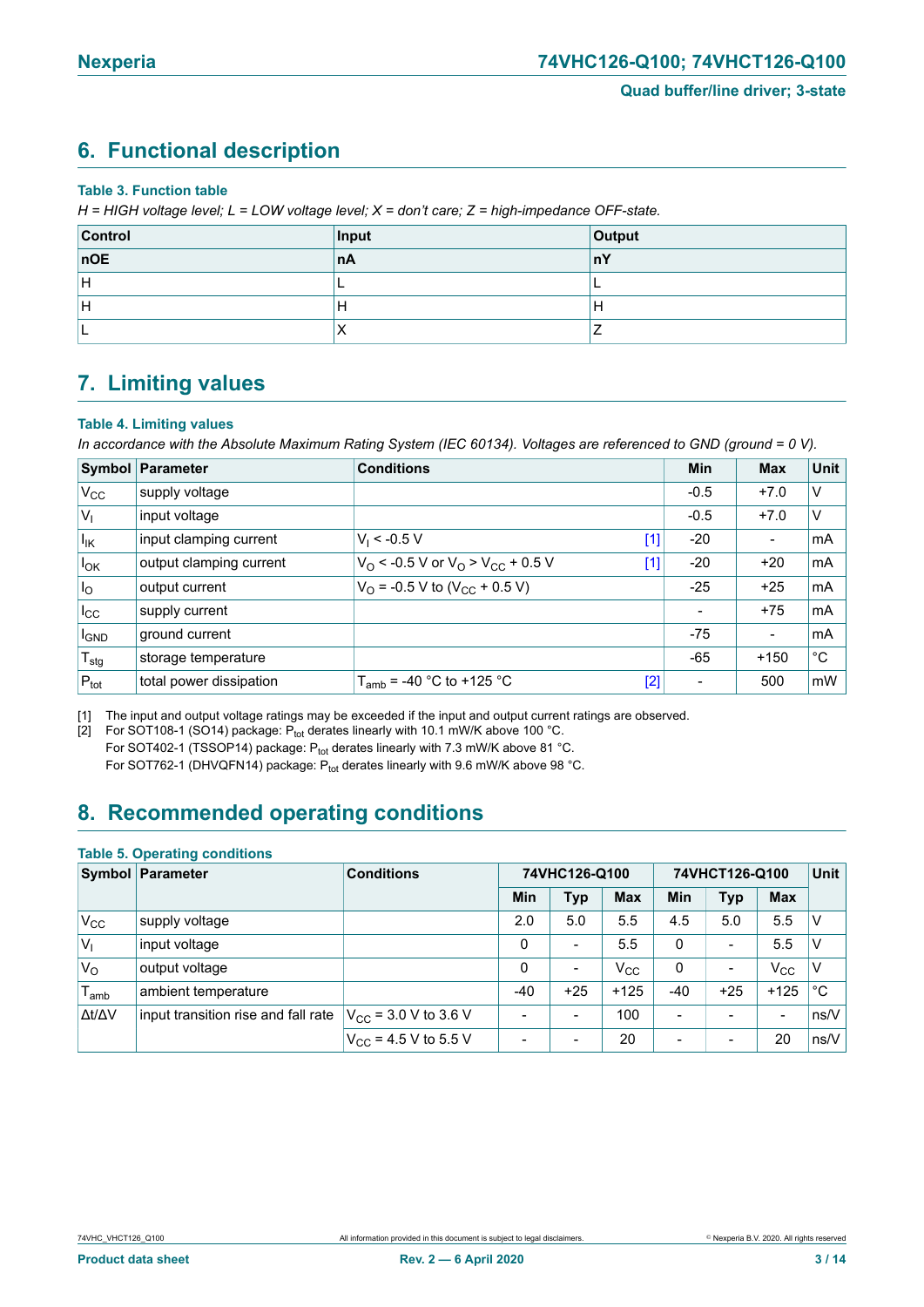# <span id="page-3-0"></span>**9. Static characteristics**

## **Table 6. Static characteristics**

*At recommended operating conditions; voltages are referenced to GND (ground = 0 V).*

|                 | Symbol Parameter            | <b>Conditions</b>                                                                       |                              | 25 °C                        |                              |                              | -40 °C to<br>+85 °C          |                              | -40 °C to<br>+125 °C     | Unit   |
|-----------------|-----------------------------|-----------------------------------------------------------------------------------------|------------------------------|------------------------------|------------------------------|------------------------------|------------------------------|------------------------------|--------------------------|--------|
|                 |                             |                                                                                         | <b>Min</b>                   | <b>Typ</b>                   | <b>Max</b>                   | Min                          | <b>Max</b>                   | Min                          | <b>Max</b>               |        |
|                 | 74VHC126-Q100               |                                                                                         |                              |                              |                              |                              |                              |                              |                          |        |
| V <sub>IH</sub> | HIGH-level                  | $V_{CC}$ = 2.0 V                                                                        | 1.5                          | $\blacksquare$               | $\overline{\phantom{a}}$     | 1.5                          | $\blacksquare$               | 1.5                          | $\blacksquare$           | V      |
|                 | input voltage               | $V_{CC}$ = 3.0 V                                                                        | 2.1                          |                              |                              | 2.1                          |                              | 2.1                          | $\overline{a}$           | V      |
|                 |                             | $V_{CC}$ = 5.5 V                                                                        | 3.85                         | $\overline{\phantom{a}}$     | $\blacksquare$               | 3.85                         | $\overline{\phantom{a}}$     | 3.85                         | $\overline{a}$           | V      |
| $V_{IL}$        | LOW-level                   | $V_{CC}$ = 2.0 V                                                                        | $\qquad \qquad \blacksquare$ | $\overline{\phantom{a}}$     | 0.5                          | $\frac{1}{2}$                | 0.5                          | $\frac{1}{2}$                | 0.5                      | V      |
|                 | input voltage               | $V_{CC}$ = 3.0 V                                                                        | $\qquad \qquad \blacksquare$ | $\overline{\phantom{a}}$     | 0.9                          | $\blacksquare$               | 0.9                          | $\frac{1}{2}$                | 0.9                      | V      |
|                 |                             | $V_{CC}$ = 5.5 V                                                                        | $\overline{\phantom{a}}$     | $\qquad \qquad \blacksquare$ | 1.65                         | $\blacksquare$               | 1.65                         | $\blacksquare$               | 1.65                     | V      |
| V <sub>OH</sub> | <b>HIGH-level</b>           | $V_I = V_{IH}$ or $V_{IL}$                                                              |                              |                              |                              |                              |                              |                              |                          |        |
|                 | output voltage              | $I_{\text{O}}$ = -50 µA; $V_{\text{CC}}$ = 2.0 V                                        | 1.9                          | 2.0                          | $\overline{\phantom{a}}$     | 1.9                          | $\blacksquare$               | 1.9                          | $\blacksquare$           | V      |
|                 |                             | $I_{\text{O}}$ = -50 µA; $V_{\text{CC}}$ = 3.0 V                                        | 2.9                          | 3.0                          | $\blacksquare$               | 2.9                          | $\overline{\phantom{a}}$     | 2.9                          | $\overline{\phantom{0}}$ | V      |
|                 |                             | $I_{\Omega}$ = -50 µA; $V_{CC}$ = 4.5 V                                                 | 4.4                          | 4.5                          | $\overline{\phantom{a}}$     | 4.4                          | $\frac{1}{2}$                | 4.4                          | $\frac{1}{2}$            | V      |
|                 |                             | $IO$ = -4.0 mA; $VCC$ = 3.0 V                                                           | 2.58                         |                              | $\overline{\phantom{a}}$     | 2.48                         | $\overline{a}$               | 2.40                         | $\overline{\phantom{a}}$ | V      |
|                 |                             | $I_{\text{O}}$ = -8.0 mA; $V_{\text{CC}}$ = 4.5 V                                       | 3.94                         | $\overline{\phantom{a}}$     | $\overline{\phantom{a}}$     | 3.80                         | $\blacksquare$               | 3.70                         | $\blacksquare$           | V      |
| $V_{OL}$        | LOW-level                   | $V_I = V_{IH}$ or $V_{IL}$                                                              |                              |                              |                              |                              |                              |                              |                          |        |
|                 | output voltage              | $I_{\text{O}}$ = 50 µA; $V_{\text{CC}}$ = 2.0 V                                         | $\blacksquare$               | $\mathbf 0$                  | 0.1                          | $\blacksquare$               | 0.1                          | $\blacksquare$               | 0.1                      | V      |
|                 |                             | $I_{\text{O}}$ = 50 µA; $V_{\text{CC}}$ = 3.0 V                                         | $\overline{\phantom{a}}$     | $\mathbf 0$                  | 0.1                          | $\blacksquare$               | 0.1                          | $\blacksquare$               | 0.1                      | V      |
|                 |                             | $I_{\text{O}}$ = 50 µA; V <sub>CC</sub> = 4.5 V                                         | $\overline{\phantom{a}}$     | 0                            | 0.1                          | $\overline{\phantom{a}}$     | 0.1                          | $\overline{\phantom{a}}$     | 0.1                      | V      |
|                 |                             | $IO$ = 4.0 mA; $VCC$ = 3.0 V                                                            | $\qquad \qquad \blacksquare$ | $\blacksquare$               | 0.36                         | $\overline{\phantom{a}}$     | 0.44                         | $\blacksquare$               | 0.55                     | V      |
|                 |                             | $IO$ = 8.0 mA; $VCC$ = 4.5 V                                                            | $\blacksquare$               | $\overline{\phantom{a}}$     | 0.36                         | $\overline{a}$               | 0.44                         | $\overline{\phantom{a}}$     | 0.55                     | V      |
| h,              | input leakage<br>current    | $V_1 = 5.5 V$ or GND;<br>$V_{CC}$ = 0 V to 5.5 V                                        | $\overline{\phantom{a}}$     |                              | 0.1                          | $\blacksquare$               | 1.0                          | $\blacksquare$               | 2.0                      | μA     |
| $I_{OZ}$        | OFF-state<br>output current | $V_1 = V_{1H}$ or $V_{1L}$ ;<br>$V_{\rm O}$ = $V_{\rm CC}$ or GND; $V_{\rm CC}$ = 5.5 V | $\blacksquare$               | $\qquad \qquad \blacksquare$ | ±0.25                        | $\overline{\phantom{a}}$     | ±2.5                         | $\overline{\phantom{a}}$     | ±10.0                    | μA     |
| $I_{\rm CC}$    | supply current              | $V_1 = V_{CC}$ or GND; $I_0 = 0$ A;<br>$V_{\text{CC}}$ = 5.5 V                          | $\overline{\phantom{a}}$     |                              | 2.0                          | $\blacksquare$               | 20                           | $\overline{\phantom{a}}$     | 40                       | μA     |
| C <sub>1</sub>  | input<br>capacitance        | $V_1 = V_{CC}$ or GND                                                                   | $\qquad \qquad \blacksquare$ | 3                            | 10                           | $\overline{\phantom{a}}$     | 10                           | $\frac{1}{2}$                | 10                       | pF     |
| C <sub>O</sub>  | output<br>capacitance       |                                                                                         | $\qquad \qquad \blacksquare$ | 4                            | $\qquad \qquad \blacksquare$ | $\qquad \qquad \blacksquare$ | $\qquad \qquad \blacksquare$ | $\qquad \qquad \blacksquare$ | $\overline{\phantom{a}}$ | pF     |
|                 | 74VHCT126-Q100              |                                                                                         |                              |                              |                              |                              |                              |                              |                          |        |
| $V_{IH}$        | HIGH-level<br>input voltage | $V_{CC}$ = 4.5 V to 5.5 V                                                               | 2.0                          | $\qquad \qquad \blacksquare$ |                              | 2.0                          | $\frac{1}{2}$                | 2.0                          | $\frac{1}{2}$            | V      |
| $V_{IL}$        | LOW-level<br>input voltage  | $V_{CC}$ = 4.5 V to 5.5 V                                                               | $\overline{\phantom{a}}$     | $\frac{1}{2}$                | 0.8                          | $\blacksquare$               | 0.8                          | $\blacksquare$               | 0.8                      | $\vee$ |
| $V_{OH}$        | HIGH-level                  | $V_1$ = $V_{1H}$ or $V_{1L}$ ; $V_{CC}$ = 4.5 V                                         |                              |                              |                              |                              |                              |                              |                          |        |
|                 | output voltage              | $I_{\Omega}$ = -50 µA                                                                   | 4.4                          | 4.5                          | $\blacksquare$               | 4.4                          | $\frac{1}{2}$                | 4.4                          | $\frac{1}{2}$            | V      |
|                 |                             | $I_{\Omega}$ = -8.0 mA                                                                  | 3.94                         |                              | $\frac{1}{2}$                | 3.80                         | $\frac{1}{2}$                | 3.70                         | $\overline{\phantom{a}}$ | V      |
| $V_{OL}$        | LOW-level                   | $V_1 = V_{IH}$ or $V_{IL}$ ; $V_{CC} = 4.5$ V                                           |                              |                              |                              |                              |                              |                              |                          |        |
|                 | output voltage              | $I_{\Omega}$ = 50 µA                                                                    | $\blacksquare$               | 0                            | 0.1                          | $\frac{1}{2}$                | 0.1                          | $\qquad \qquad \blacksquare$ | 0.1                      | V      |
|                 |                             | $IO$ = 8.0 mA                                                                           | $\qquad \qquad \blacksquare$ | $\blacksquare$               | 0.36                         | $\blacksquare$               | 0.44                         | $\frac{1}{2}$                | 0.55                     | V      |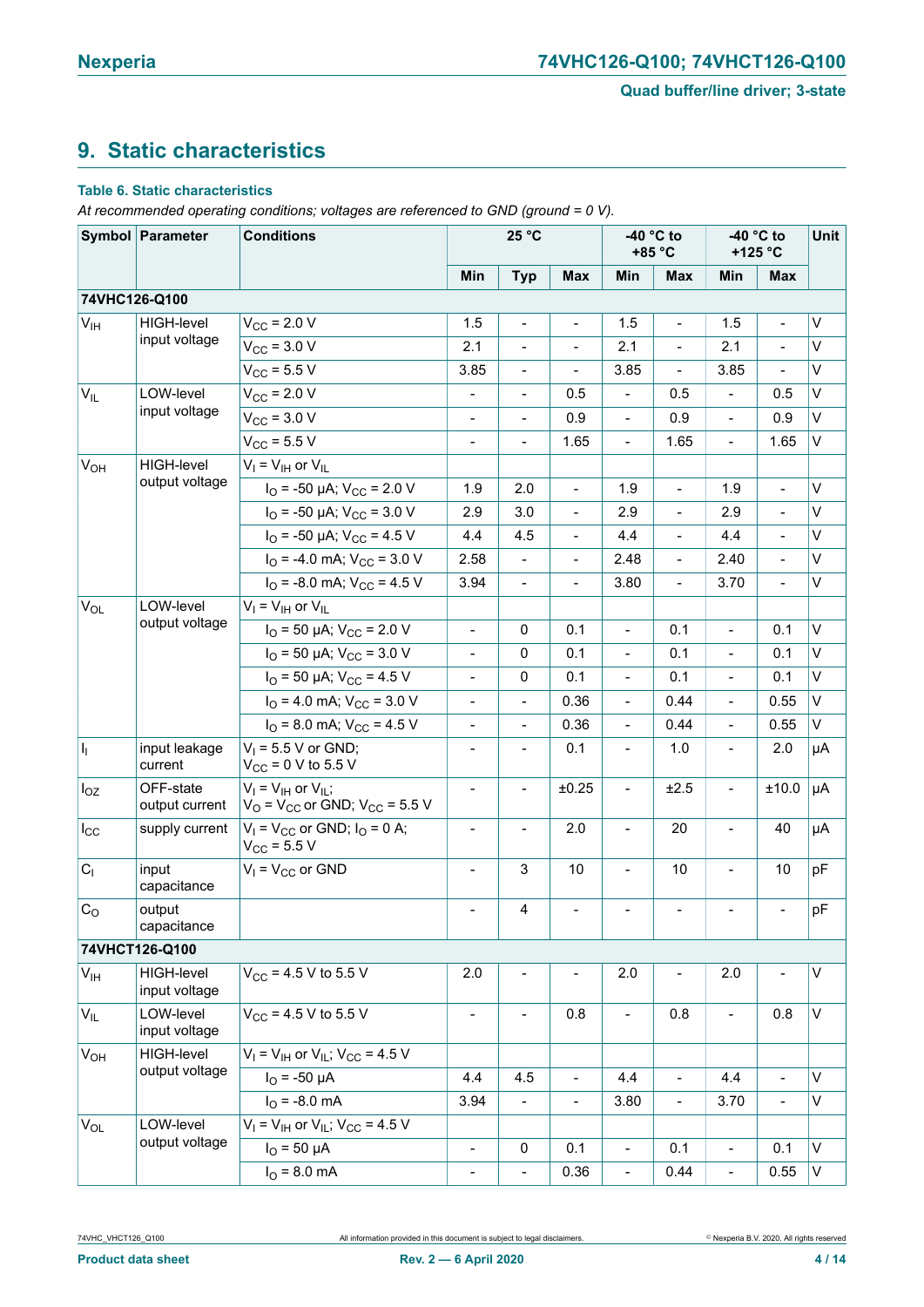|                     | Symbol Parameter             | <b>Conditions</b>                                                                                                                                                             | 25 °C      |                          |            | -40 °C to<br>$+85 °C$    |            | -40 $^{\circ}$ C to<br>+125 $^{\circ}$ C |            | <b>Unit</b> |
|---------------------|------------------------------|-------------------------------------------------------------------------------------------------------------------------------------------------------------------------------|------------|--------------------------|------------|--------------------------|------------|------------------------------------------|------------|-------------|
|                     |                              |                                                                                                                                                                               | <b>Min</b> | <b>Typ</b>               | <b>Max</b> | Min                      | <b>Max</b> | <b>Min</b>                               | <b>Max</b> |             |
| h                   | input leakage<br>current     | $V_1 = 5.5 V$ or GND;<br>$V_{CC}$ = 0 V to 5.5 V                                                                                                                              |            | $\overline{\phantom{a}}$ | 0.1        | $\overline{\phantom{a}}$ | 1.0        | $\blacksquare$                           | 2.0        | μA          |
| $I_{OZ}$            | OFF-state<br>output current  | Per input pin; $V_1 = V_{1H}$ or $V_{1I}$ ;<br>$V_{\rm O}$ = $V_{\rm CC}$ or GND;<br>other inputs at V <sub>CC</sub> or GND;<br>$I_{\text{O}}$ = 0 A; $V_{\text{CC}}$ = 5.5 V |            |                          | ±0.25      |                          | ±2.5       | $\overline{a}$                           | ±10.0      | μA          |
| $I_{\rm CC}$        | supply current               | $V_1 = V_{CC}$ or GND; $I_0 = 0$ A;<br>$V_{C}$ = 5.5 V                                                                                                                        |            |                          | 2.0        | $\overline{\phantom{a}}$ | 20         |                                          | 40         | μA          |
| $\Delta I_{\rm CC}$ | additional<br>supply current | per input pin; $V_1 = V_{CC} - 2.1 V$ ;<br>other pins at $V_{CC}$ or GND;<br>$I_{\Omega}$ = 0 A; V <sub>CC</sub> = 4.5 V to 5.5 V                                             |            |                          | 1.35       | $\overline{\phantom{0}}$ | 1.5        | $\overline{a}$                           | 1.5        | mA          |
| $ C_1 $             | input<br>capacitance         | $V_1 = V_{CC}$ or GND                                                                                                                                                         | -          | 3                        | 10         | $\overline{\phantom{a}}$ | 10         | $\blacksquare$                           | 10         | pF          |
| C <sub>O</sub>      | output<br>capacitance        |                                                                                                                                                                               |            | $\overline{4}$           |            |                          |            |                                          |            | pF          |

# <span id="page-4-0"></span>**10. Dynamic characteristics**

## **Table 7. Dynamic characteristics**

*Voltages are referenced to GND (ground = 0 V); for test circuit see* [Fig. 8](#page-7-0)*.*

|               | Symbol Parameter                    | <b>Conditions</b>                                 | 25 °C                    |                | -40 $^{\circ}$ C to<br>$+85 °C$ |     | -40 $^{\circ}$ C to<br>+125 °C |     | Unit       |    |
|---------------|-------------------------------------|---------------------------------------------------|--------------------------|----------------|---------------------------------|-----|--------------------------------|-----|------------|----|
|               |                                     |                                                   | Min                      | <b>Typ [1]</b> | <b>Max</b>                      | Min | <b>Max</b>                     | Min | <b>Max</b> |    |
| 74VHC126-Q100 |                                     |                                                   |                          |                |                                 |     |                                |     |            |    |
| $t_{pd}$      | propagation                         | $[2]$<br>$nA$ to $nY$ ; see Fig. 6                |                          |                |                                 |     |                                |     |            |    |
|               | delay                               | $V_{CC}$ = 3.0 V to 3.6 V; C <sub>1</sub> = 15 pF | $\blacksquare$           | 4.7            | 8.0                             | 1.0 | 9.5                            | 1.0 | 10.0       | ns |
|               |                                     | $V_{CC}$ = 3.0 V to 3.6 V; C <sub>1</sub> = 50 pF | $\blacksquare$           | 6.7            | 11.5                            | 1.0 | 13.0                           | 1.0 | 14.5       | ns |
|               |                                     | $V_{CC}$ = 4.5 V to 5.5 V; C <sub>1</sub> = 15 pF | $\blacksquare$           | 3.3            | 5.5                             | 1.0 | 6.5                            | 1.0 | 7.0        | ns |
|               |                                     | $V_{CC}$ = 4.5 V to 5.5 V; C <sub>1</sub> = 50 pF | $\blacksquare$           | 4.7            | 7.5                             | 1.0 | 8.5                            | 1.0 | 9.5        | ns |
| $t_{en}$      | enable time                         | nOE to nY; see Fig. 7<br>[3]                      |                          |                |                                 |     |                                |     |            |    |
|               |                                     | $V_{CC}$ = 3.0 V to 3.6 V; C <sub>1</sub> = 15 pF | $\blacksquare$           | 5.3            | 8.0                             | 1.0 | 9.5                            | 1.0 | 10.0       | ns |
|               |                                     | $V_{CC}$ = 3.0 V to 3.6 V; C <sub>1</sub> = 50 pF | $\blacksquare$           | 7.6            | 11.5                            | 1.0 | 13.0                           | 1.0 | 14.5       | ns |
|               |                                     | $V_{CC}$ = 4.5 V to 5.5 V; C <sub>L</sub> = 15 pF | $\overline{\phantom{0}}$ | 3.6            | 5.3                             | 1.0 | 6.1                            | 1.0 | 7.0        | ns |
|               |                                     | $V_{CC}$ = 4.5 V to 5.5 V; C <sub>1</sub> = 50 pF | $\blacksquare$           | 5.1            | 7.6                             | 1.0 | 8.7                            | 1.0 | 9.5        | ns |
| $t_{dis}$     | disable time                        | nOE to nY; see Fig. 7<br>$[4]$                    |                          |                |                                 |     |                                |     |            |    |
|               |                                     | $V_{CC}$ = 3.0 V to 3.6 V; C <sub>1</sub> = 15 pF | $\blacksquare$           | 6.6            | 9.7                             | 1.0 | 11.5                           | 1.0 | 12.5       | ns |
|               |                                     | $V_{CC}$ = 3.0 V to 3.6 V; C <sub>1</sub> = 50 pF | $\frac{1}{2}$            | 9.4            | 13.2                            | 1.0 | 15.0                           | 1.0 | 16.5       | ns |
|               |                                     | $V_{CC}$ = 4.5 V to 5.5 V; C <sub>L</sub> = 15 pF | $\overline{\phantom{a}}$ | 4.7            | 6.8                             | 1.0 | 8.0                            | 1.0 | 8.5        | ns |
|               |                                     | $V_{CC}$ = 4.5 V to 5.5 V; C <sub>1</sub> = 50 pF | $\blacksquare$           | 6.7            | 8.8                             | 1.0 | 10.0                           | 1.0 | 11.0       | ns |
| $C_{PD}$      | power<br>dissipation<br>capacitance | $f_i = 1$ MHz; $V_i =$ GND to $V_{CC}$<br>[5]     | $\blacksquare$           | 10             |                                 |     |                                |     |            | pF |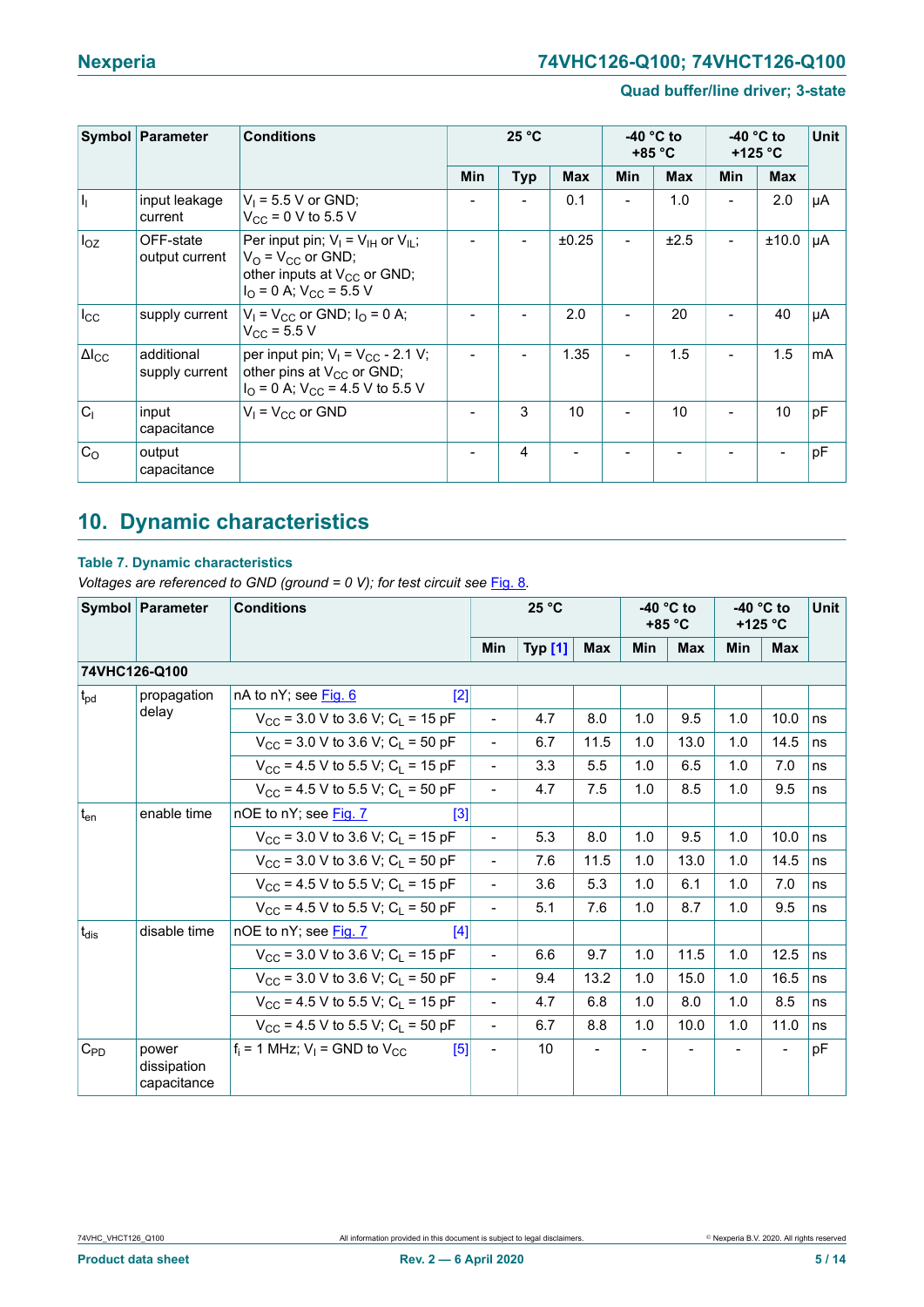<span id="page-5-0"></span>

|           | Symbol Parameter<br><b>Conditions</b> |                                                                                         | 25 °C                    |                |            | -40 $^{\circ}$ C to<br>$+85 °C$ |            | $-40$ °C to<br>+125 $\degree$ C |                          | <b>Unit</b> |
|-----------|---------------------------------------|-----------------------------------------------------------------------------------------|--------------------------|----------------|------------|---------------------------------|------------|---------------------------------|--------------------------|-------------|
|           |                                       |                                                                                         | Min                      | <b>Typ [1]</b> | <b>Max</b> | <b>Min</b>                      | <b>Max</b> | <b>Min</b>                      | <b>Max</b>               |             |
|           | 74VHCT126-Q100                        |                                                                                         |                          |                |            |                                 |            |                                 |                          |             |
| $t_{pd}$  | propagation                           | [2]<br>$nA$ to $nY$ ; see Fig. 6                                                        |                          |                |            |                                 |            |                                 |                          |             |
|           | delay                                 | $V_{CC}$ = 4.5 V to 5.5 V; C <sub>1</sub> = 15 pF                                       | $\blacksquare$           | 3.0            | 5.5        | 1.0                             | 6.5        | 1.0                             | 7.0                      | ns          |
|           |                                       | $V_{\text{CC}}$ = 4.5 V to 5.5 V; C <sub>1</sub> = 50 pF                                | $\overline{\phantom{a}}$ | 4.3            | 7.5        | 1.0                             | 8.5        | 1.0                             | 9.5                      | ns          |
| $t_{en}$  | enable time                           | nOE to nY; see Fig. 7<br>$\lceil 3 \rceil$                                              |                          |                |            |                                 |            |                                 |                          |             |
|           |                                       | $V_{\text{CC}}$ = 4.5 V to 5.5 V; C <sub>1</sub> = 15 pF                                | $\overline{\phantom{a}}$ | 3.3            | 5.1        | 1.0                             | 6.0        | 1.0                             | 6.5                      | ns          |
|           |                                       | $V_{\text{CC}}$ = 4.5 V to 5.5 V; C <sub>1</sub> = 50 pF                                | $\blacksquare$           | 4.7            | 7.1        | 1.0                             | 8.0        | 1.0                             | 9.0                      | ns          |
| $t_{dis}$ | disable time                          | nOE to nY; see Fig. 7<br>[4]                                                            |                          |                |            |                                 |            |                                 |                          |             |
|           |                                       | $V_{CC}$ = 4.5 V to 5.5 V; C <sub>1</sub> = 15 pF                                       | $\blacksquare$           | 4.8            | 6.8        | 1.0                             | 8.0        | 1.0                             | 8.5                      | ns          |
|           |                                       | $V_{\text{CC}}$ = 4.5 V to 5.5 V; C <sub>1</sub> = 50 pF                                | $\overline{\phantom{a}}$ | 6.9            | 8.9        | 1.0                             | 10.0       | 1.0                             | 11.5                     | ns          |
| $C_{PD}$  | power<br>dissipation<br>capacitance   | $f_i = 1$ MHz; $V_i =$ GND to $V_{\text{CC}}$ ;<br>[5]<br>$V_{\rm CC}$ = 4.5 V to 5.5 V | $\overline{\phantom{a}}$ | 12             |            |                                 |            |                                 | $\overline{\phantom{a}}$ | pF          |

[1] Typical values are measured at nominal supply voltage ( $V_{CC}$  = 3.3 V and  $V_{CC}$  = 5.0 V).

 $[2]$  t<sub>pd</sub> is the same as t<sub>PLH</sub> and t<sub>PHL</sub>.

[3]  $t_{en}$  is the same as  $t_{PZL}$  and  $t_{PZH}$ .

[4]  $t_{\text{dis}}$  is the same as  $t_{\text{PLZ}}$  and  $t_{\text{PHZ}}$ .

[5]  $\,$  C<sub>PD</sub> is used to determine the dynamic power dissipation (P<sub>D</sub> in μW).

 $P_D = C_{PD} \times V_{CC}^2 \times f_i \times N + \Sigma (C_L \times V_{CC}^2 \times f_o)$  where:

fi = input frequency in MHz;

 $f_0$  = output frequency in MHz;

 $C_L$  = output load capacitance in pF;

 $V_{CC}$  = supply voltage in V;

N = number of inputs switching;

 $\Sigma(C_L \times V_{CC}^2 \times f_o)$  = sum of the outputs.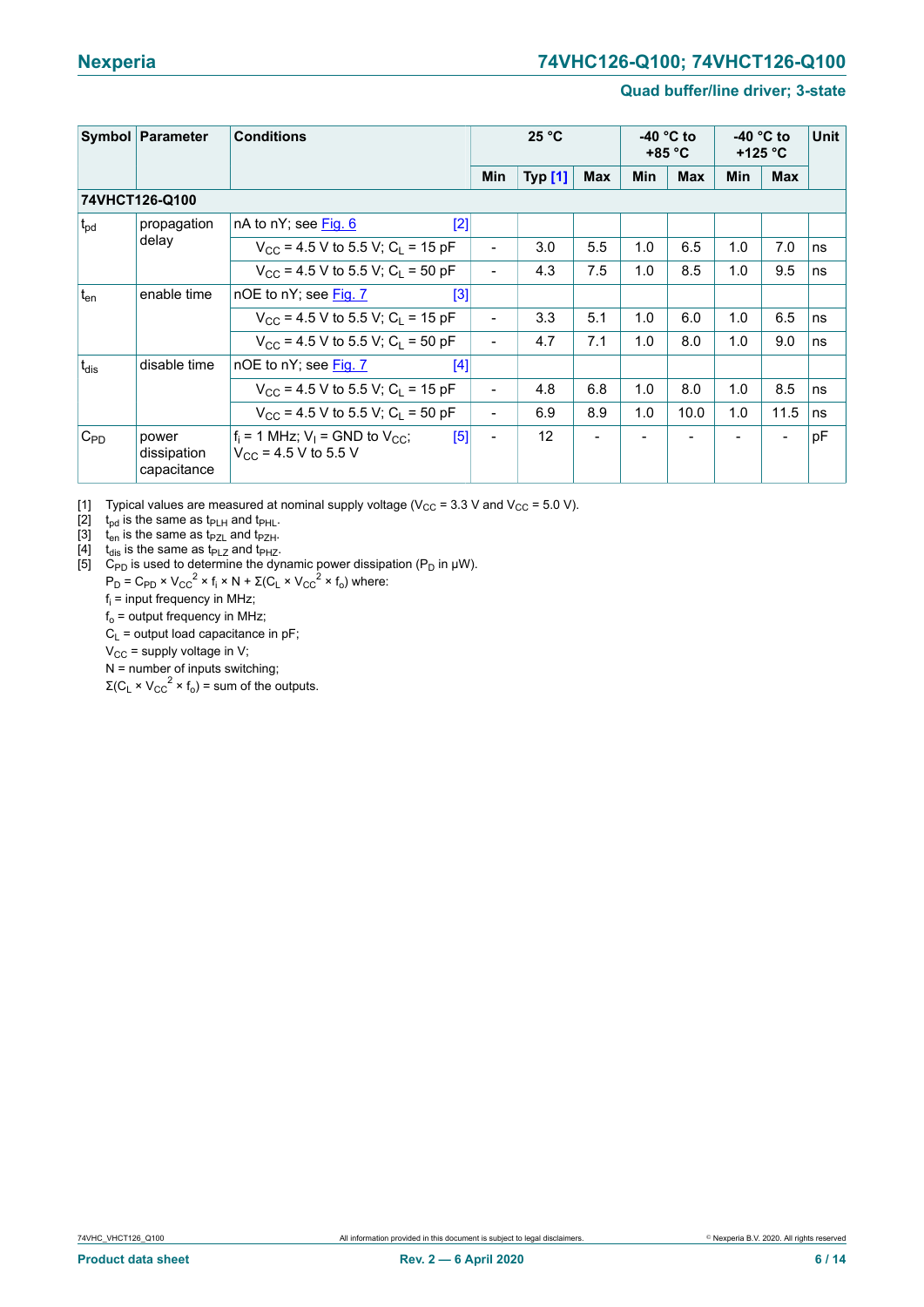## <span id="page-6-3"></span>**10.1. Waveforms**

<span id="page-6-1"></span><span id="page-6-0"></span>

<span id="page-6-2"></span>

| <b>Table 8. Measurement points</b> |             |                        |                        |                          |  |  |  |  |  |
|------------------------------------|-------------|------------------------|------------------------|--------------------------|--|--|--|--|--|
| <b>Type</b>                        | Input       | Output                 |                        |                          |  |  |  |  |  |
|                                    | $V_M$       | $V_M$                  | Vχ                     | 'V∨                      |  |  |  |  |  |
| 74VHC126-Q100                      | $0.5V_{CC}$ | $0.5V_{CC}$            | $V_{\Omega I}$ + 0.3 V | ∣V <sub>OH</sub> - 0.3 V |  |  |  |  |  |
| 74VHCT126-Q100                     | 1.5V        | $ 0.5$ V <sub>CC</sub> | $ V_{OL} + 0.3 V $     | V <sub>OH</sub> - 0.3 V  |  |  |  |  |  |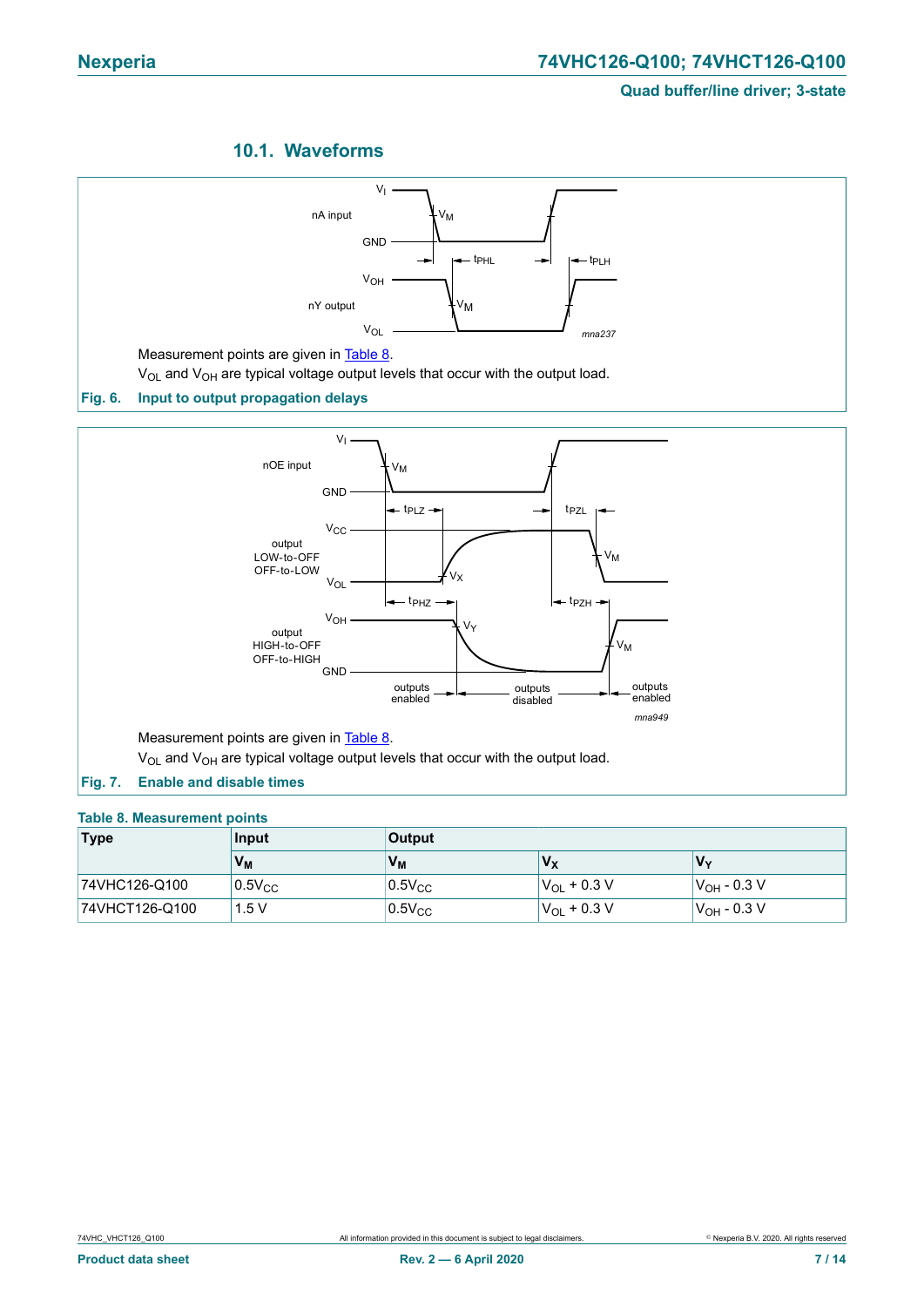<span id="page-7-0"></span>

## <span id="page-7-1"></span>**Fig. 8. Test circuit for measuring switching times**

#### **Table 9. Test data**

| <b>Type</b>    | Input           |                                 | Load                        |                 |            | <b>S1 position</b>     |                                            |  |  |
|----------------|-----------------|---------------------------------|-----------------------------|-----------------|------------|------------------------|--------------------------------------------|--|--|
|                |                 | ւ <sub>r</sub> , ւ <sub>f</sub> | ◡                           | ≀R <sub>L</sub> | TPHL, TPLH | երշн, <sup>լ</sup> թнշ | <b>T</b> <sub>PZL</sub> , T <sub>PLZ</sub> |  |  |
| 74VHC126-Q100  | V <sub>CC</sub> | $\leq 3.0$ ns                   | $15$ pF, 50 pF $\vert$ 1 kΩ |                 | open       | <b>GND</b>             | $V_{\rm CC}$                               |  |  |
| 74VHCT126-Q100 | 3.0V            | $\leq 3.0$ ns                   | 15 pF, 50 pF                | l 1 kΩ          | open       | <b>GND</b>             | V <sub>CC</sub>                            |  |  |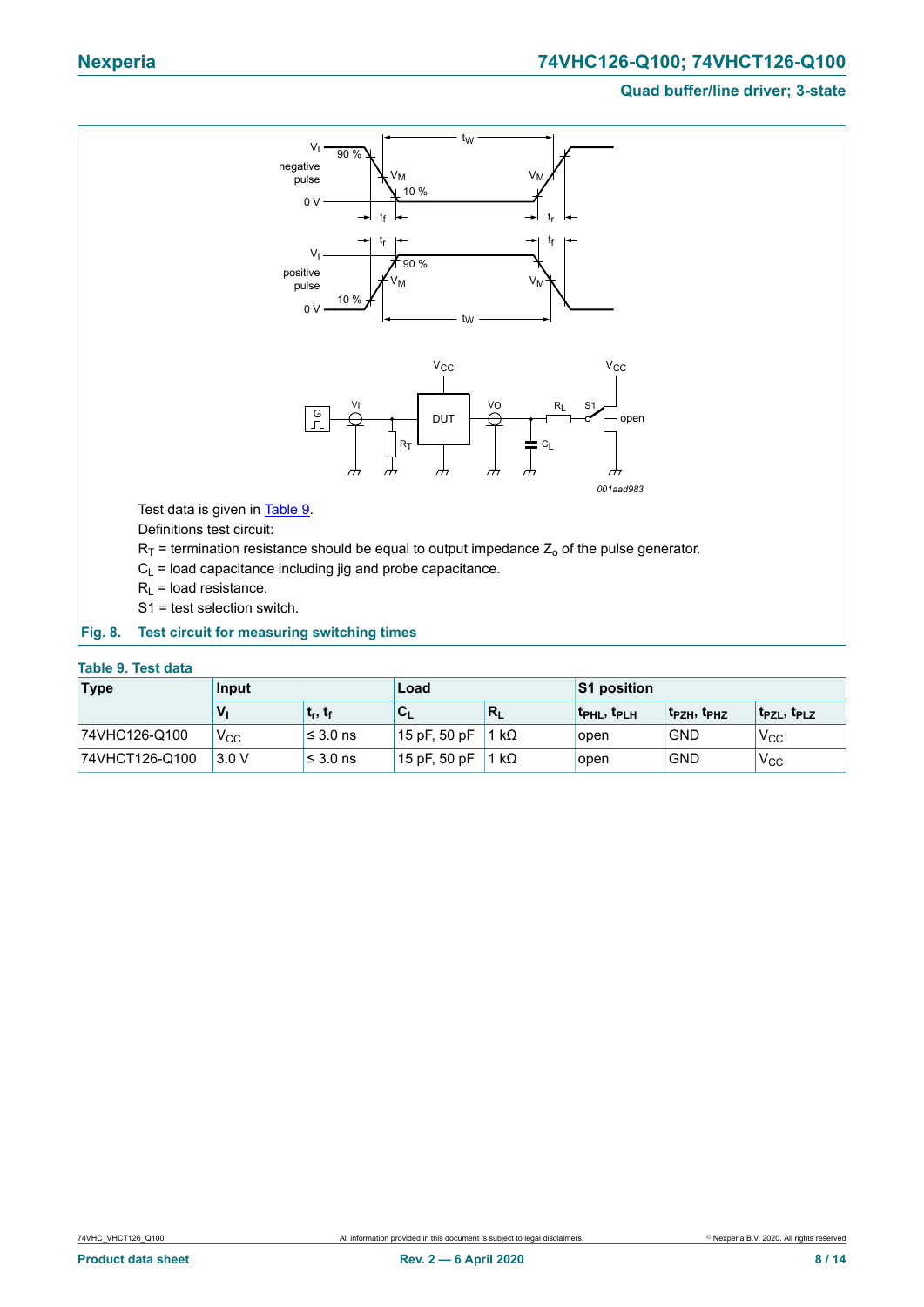# <span id="page-8-0"></span>**11. Package outline**



### **Fig. 9. Package outline SOT108-1 (SO14)**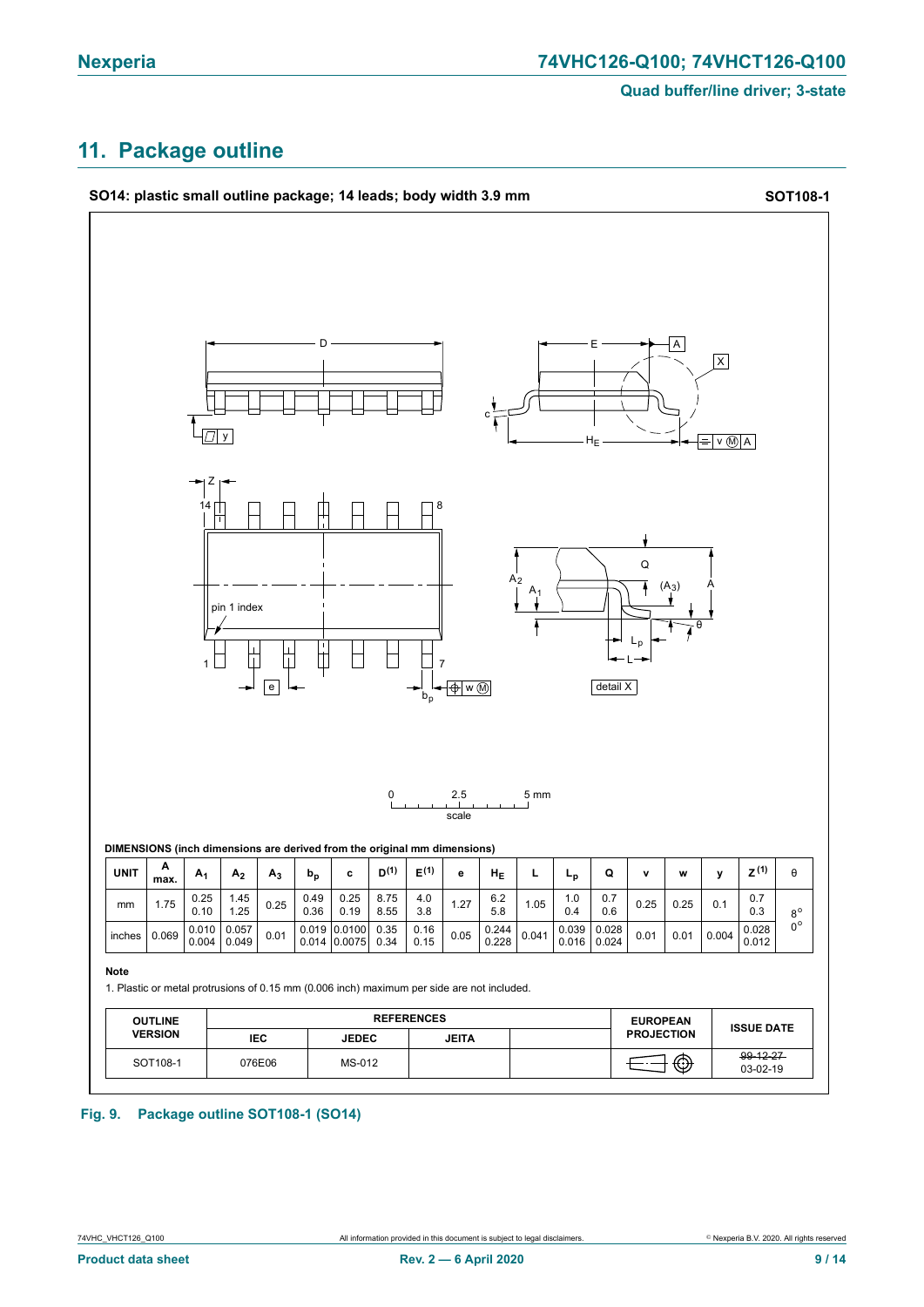

**Fig. 10. Package outline SOT402-1 (TSSOP14)**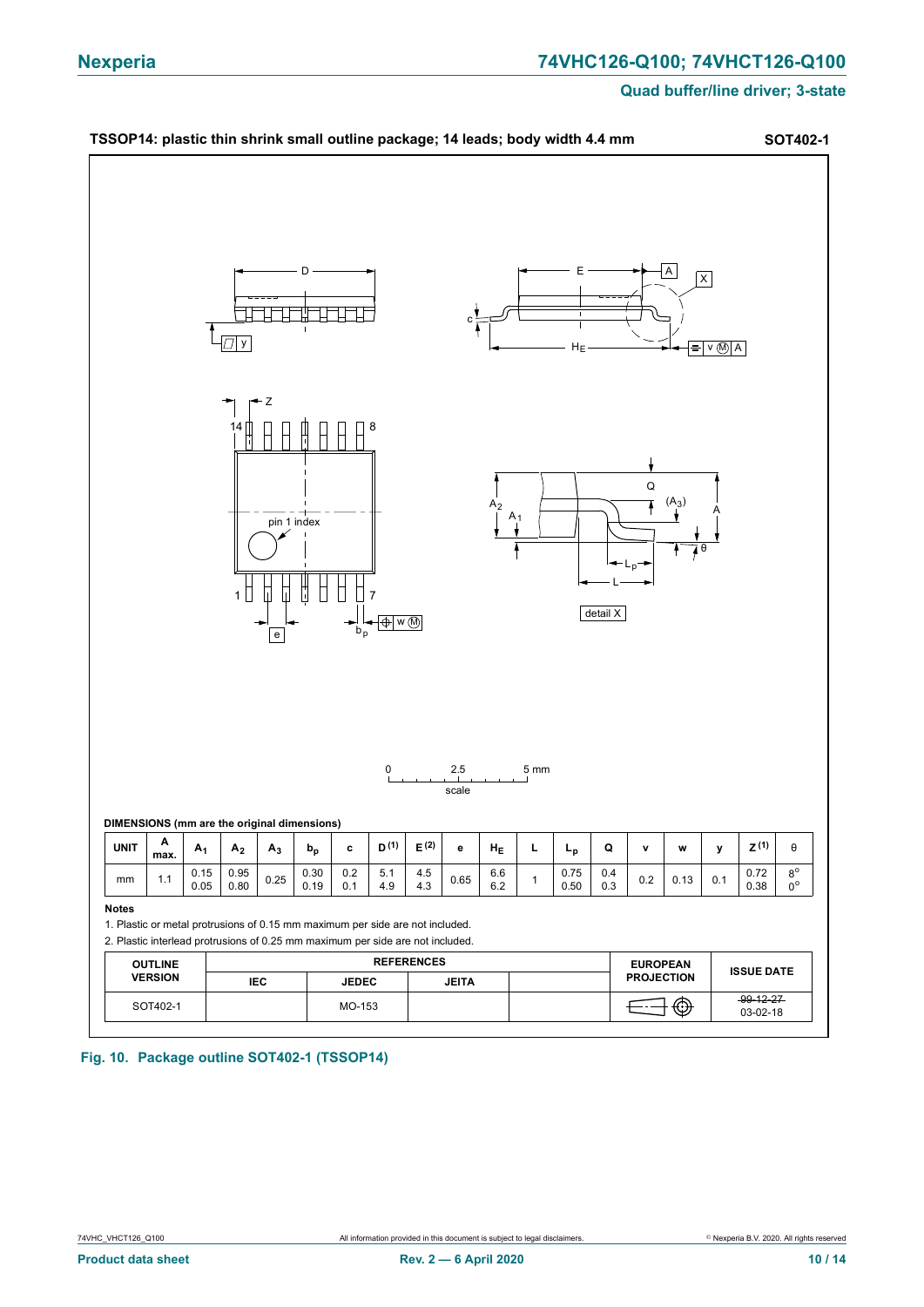

<span id="page-10-0"></span>**DHVQFN14: plastic dual in-line compatible thermal enhanced very thin quad flat package; no leads;**

**Fig. 11. Package outline SOT762-1 (DHVQFN14)**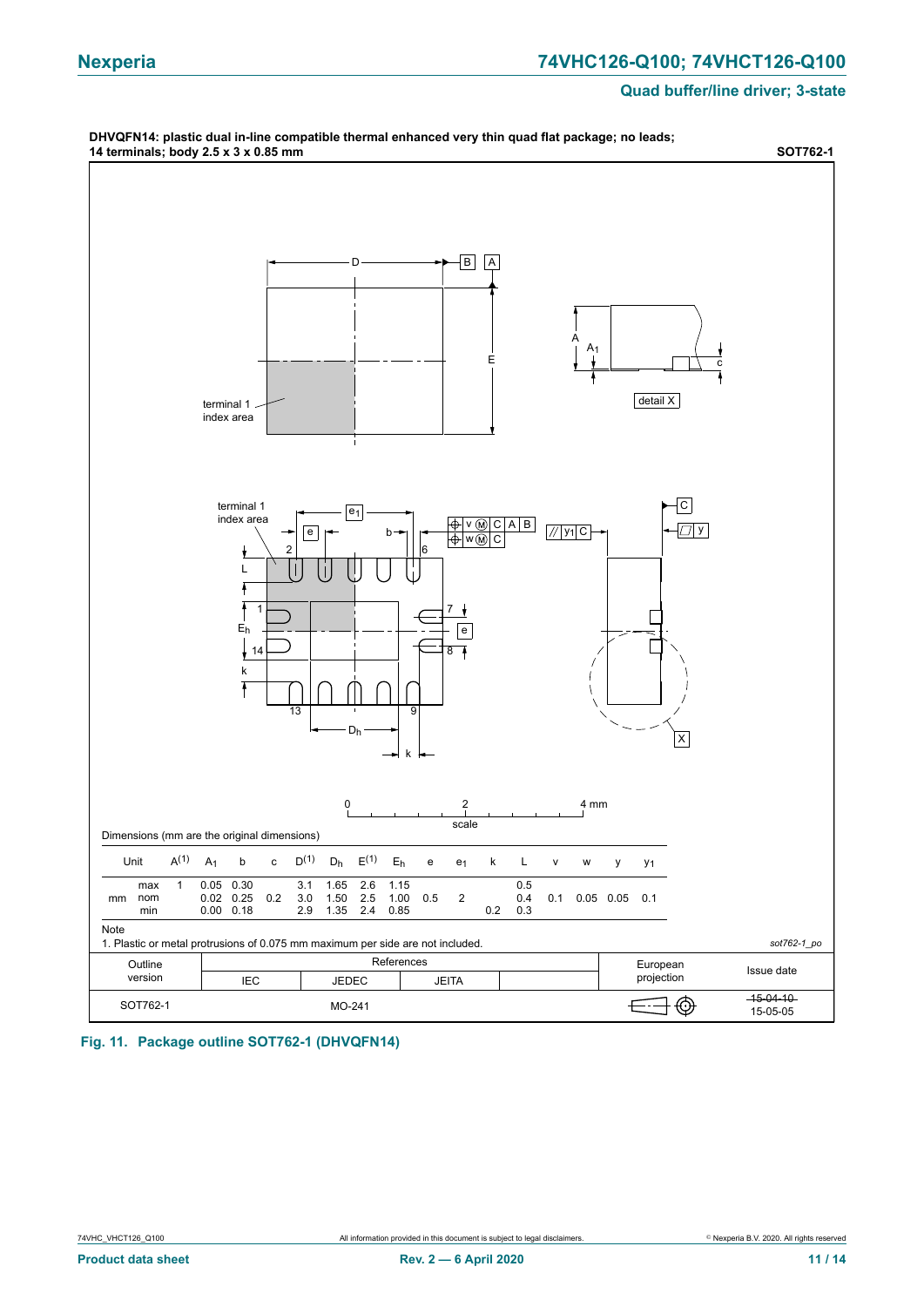# <span id="page-11-0"></span>**12. Abbreviations**

| <b>Table 10. Abbreviations</b> |                                                |
|--------------------------------|------------------------------------------------|
| Acronym                        | <b>Description</b>                             |
| <b>CMOS</b>                    | Complementary Metal-Oxide Semiconductor        |
| <b>DUT</b>                     | Device Under Test                              |
| <b>ESD</b>                     | ElectroStatic Discharge                        |
| <b>HBM</b>                     | Human Body Model                               |
| <b>LSTTL</b>                   | Low-power Schottky Transistor-Transistor Logic |
| <b>MIL</b>                     | Military                                       |
| <b>MM</b>                      | Machine Model                                  |
| <b>TTL</b>                     | Transistor-Transistor Logic                    |

# <span id="page-11-1"></span>**13. Revision history**

| <b>Table 11. Revision history</b> |                                                                                                                                                                                                                                                                                                                                                                |                    |                      |                        |  |  |  |
|-----------------------------------|----------------------------------------------------------------------------------------------------------------------------------------------------------------------------------------------------------------------------------------------------------------------------------------------------------------------------------------------------------------|--------------------|----------------------|------------------------|--|--|--|
| Document ID                       | Release date                                                                                                                                                                                                                                                                                                                                                   | Data sheet status  | <b>Change notice</b> | Supersedes             |  |  |  |
| 74VHC VHCT126 Q100 v.2            | 20200406                                                                                                                                                                                                                                                                                                                                                       | Product data sheet |                      | 74VHC VHCT126 Q100 v.1 |  |  |  |
| Modifications:                    | The format of this data sheet has been redesigned to comply with the identity<br>guidelines of Nexperia.<br>Legal texts have been adapted to the new company name where appropriate.<br>Section 2 updated.<br>Table 4: Derating values for $P_{\text{tot}}$ total power dissipation have been updated.<br>Package outline drawing SOT762-1 (DHVQFN14) updated. |                    |                      |                        |  |  |  |
| 74VHC VHCT126 Q100 v.1            | 20131115                                                                                                                                                                                                                                                                                                                                                       | Product data sheet |                      |                        |  |  |  |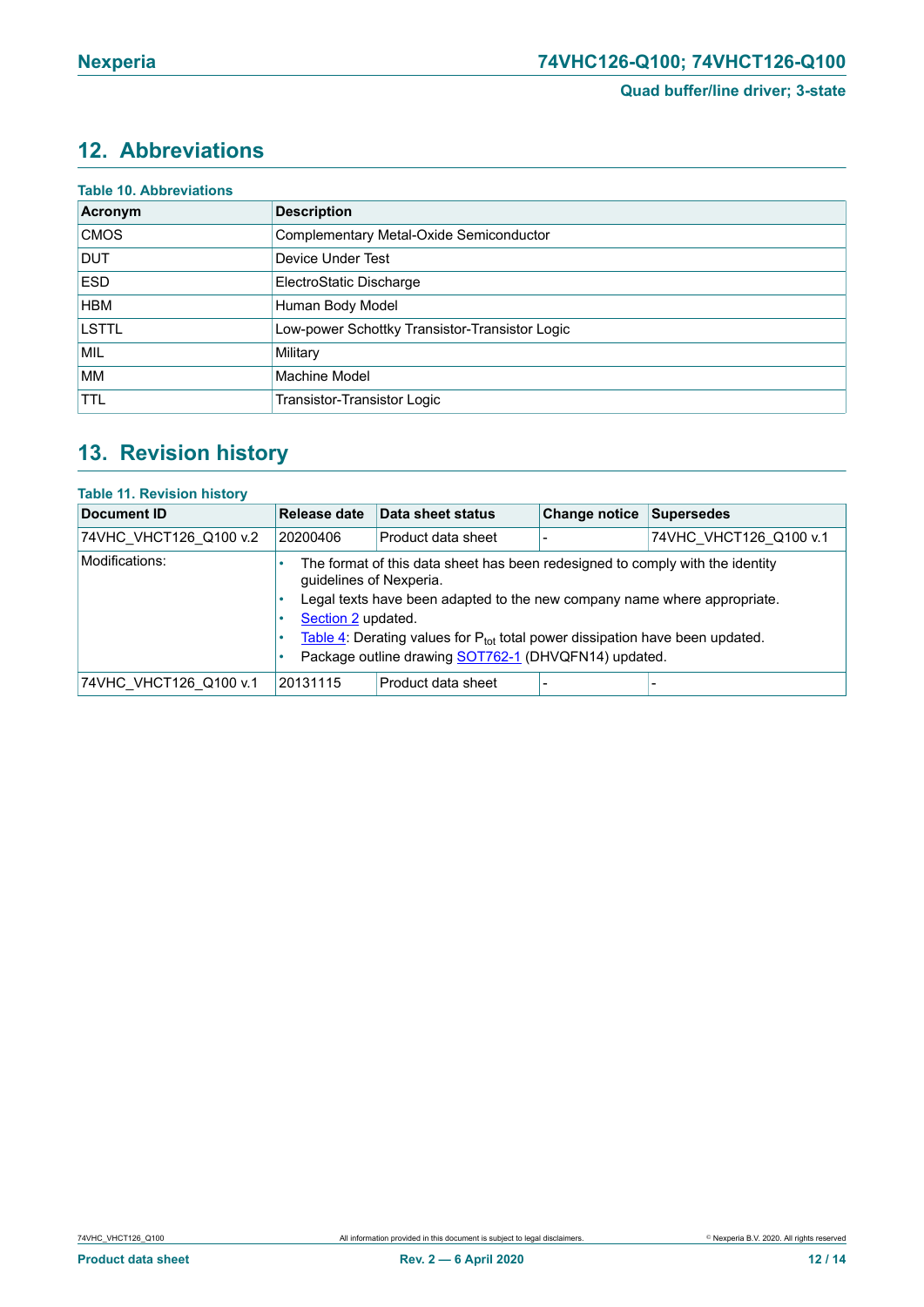# <span id="page-12-0"></span>**14. Legal information**

#### **Data sheet status**

| <b>Document status</b><br>$[1]$ [2] | Product<br>status [3] | <b>Definition</b>                                                                           |
|-------------------------------------|-----------------------|---------------------------------------------------------------------------------------------|
| Objective [short]<br>data sheet     | Development           | This document contains data from<br>the objective specification for<br>product development. |
| Preliminary [short]<br>data sheet   | Qualification         | This document contains data from<br>the preliminary specification.                          |
| Product [short]<br>data sheet       | Production            | This document contains the product<br>specification.                                        |

[1] Please consult the most recently issued document before initiating or completing a design.

The term 'short data sheet' is explained in section "Definitions".

[3] The product status of device(s) described in this document may have changed since this document was published and may differ in case of multiple devices. The latest product status information is available on the internet at [https://www.nexperia.com.](https://www.nexperia.com)

#### **Definitions**

**Draft** — The document is a draft version only. The content is still under internal review and subject to formal approval, which may result in modifications or additions. Nexperia does not give any representations or warranties as to the accuracy or completeness of information included herein and shall have no liability for the consequences of use of such information.

**Short data sheet** — A short data sheet is an extract from a full data sheet with the same product type number(s) and title. A short data sheet is intended for quick reference only and should not be relied upon to contain detailed and full information. For detailed and full information see the relevant full data sheet, which is available on request via the local Nexperia sales office. In case of any inconsistency or conflict with the short data sheet, the full data sheet shall prevail.

**Product specification** — The information and data provided in a Product data sheet shall define the specification of the product as agreed between Nexperia and its customer, unless Nexperia and customer have explicitly agreed otherwise in writing. In no event however, shall an agreement be valid in which the Nexperia product is deemed to offer functions and qualities beyond those described in the Product data sheet.

#### **Disclaimers**

**Limited warranty and liability** — Information in this document is believed to be accurate and reliable. However, Nexperia does not give any representations or warranties, expressed or implied, as to the accuracy or completeness of such information and shall have no liability for the consequences of use of such information. Nexperia takes no responsibility for the content in this document if provided by an information source outside of Nexperia.

In no event shall Nexperia be liable for any indirect, incidental, punitive, special or consequential damages (including - without limitation - lost profits, lost savings, business interruption, costs related to the removal or replacement of any products or rework charges) whether or not such damages are based on tort (including negligence), warranty, breach of contract or any other legal theory.

Notwithstanding any damages that customer might incur for any reason whatsoever, Nexperia's aggregate and cumulative liability towards customer for the products described herein shall be limited in accordance with the Terms and conditions of commercial sale of Nexperia.

**Right to make changes** — Nexperia reserves the right to make changes to information published in this document, including without limitation specifications and product descriptions, at any time and without notice. This document supersedes and replaces all information supplied prior to the publication hereof.

**Suitability for use in automotive applications** — This Nexperia product has been qualified for use in automotive applications. Unless otherwise agreed in writing, the product is not designed, authorized or warranted to be suitable for use in life support, life-critical or safety-critical systems or

#### **Quad buffer/line driver; 3-state**

equipment, nor in applications where failure or malfunction of an Nexperia product can reasonably be expected to result in personal injury, death or severe property or environmental damage. Nexperia and its suppliers accept no liability for inclusion and/or use of Nexperia products in such equipment or applications and therefore such inclusion and/or use is at the customer's own risk.

**Quick reference data** — The Quick reference data is an extract of the product data given in the Limiting values and Characteristics sections of this document, and as such is not complete, exhaustive or legally binding.

**Applications** — Applications that are described herein for any of these products are for illustrative purposes only. Nexperia makes no representation or warranty that such applications will be suitable for the specified use without further testing or modification.

Customers are responsible for the design and operation of their applications and products using Nexperia products, and Nexperia accepts no liability for any assistance with applications or customer product design. It is customer's sole responsibility to determine whether the Nexperia product is suitable and fit for the customer's applications and products planned, as well as for the planned application and use of customer's third party customer(s). Customers should provide appropriate design and operating safeguards to minimize the risks associated with their applications and products.

Nexperia does not accept any liability related to any default, damage, costs or problem which is based on any weakness or default in the customer's applications or products, or the application or use by customer's third party customer(s). Customer is responsible for doing all necessary testing for the customer's applications and products using Nexperia products in order to avoid a default of the applications and the products or of the application or use by customer's third party customer(s). Nexperia does not accept any liability in this respect.

**Limiting values** — Stress above one or more limiting values (as defined in the Absolute Maximum Ratings System of IEC 60134) will cause permanent damage to the device. Limiting values are stress ratings only and (proper) operation of the device at these or any other conditions above those given in the Recommended operating conditions section (if present) or the Characteristics sections of this document is not warranted. Constant or repeated exposure to limiting values will permanently and irreversibly affect the quality and reliability of the device.

**Terms and conditions of commercial sale** — Nexperia products are sold subject to the general terms and conditions of commercial sale, as published at [http://www.nexperia.com/profile/terms,](http://www.nexperia.com/profile/terms) unless otherwise agreed in a valid written individual agreement. In case an individual agreement is concluded only the terms and conditions of the respective agreement shall apply. Nexperia hereby expressly objects to applying the customer's general terms and conditions with regard to the purchase of Nexperia products by customer.

**No offer to sell or license** — Nothing in this document may be interpreted or construed as an offer to sell products that is open for acceptance or the grant, conveyance or implication of any license under any copyrights, patents or other industrial or intellectual property rights.

**Export control** — This document as well as the item(s) described herein may be subject to export control regulations. Export might require a prior authorization from competent authorities.

**Translations** — A non-English (translated) version of a document is for reference only. The English version shall prevail in case of any discrepancy between the translated and English versions.

#### **Trademarks**

Notice: All referenced brands, product names, service names and trademarks are the property of their respective owners.